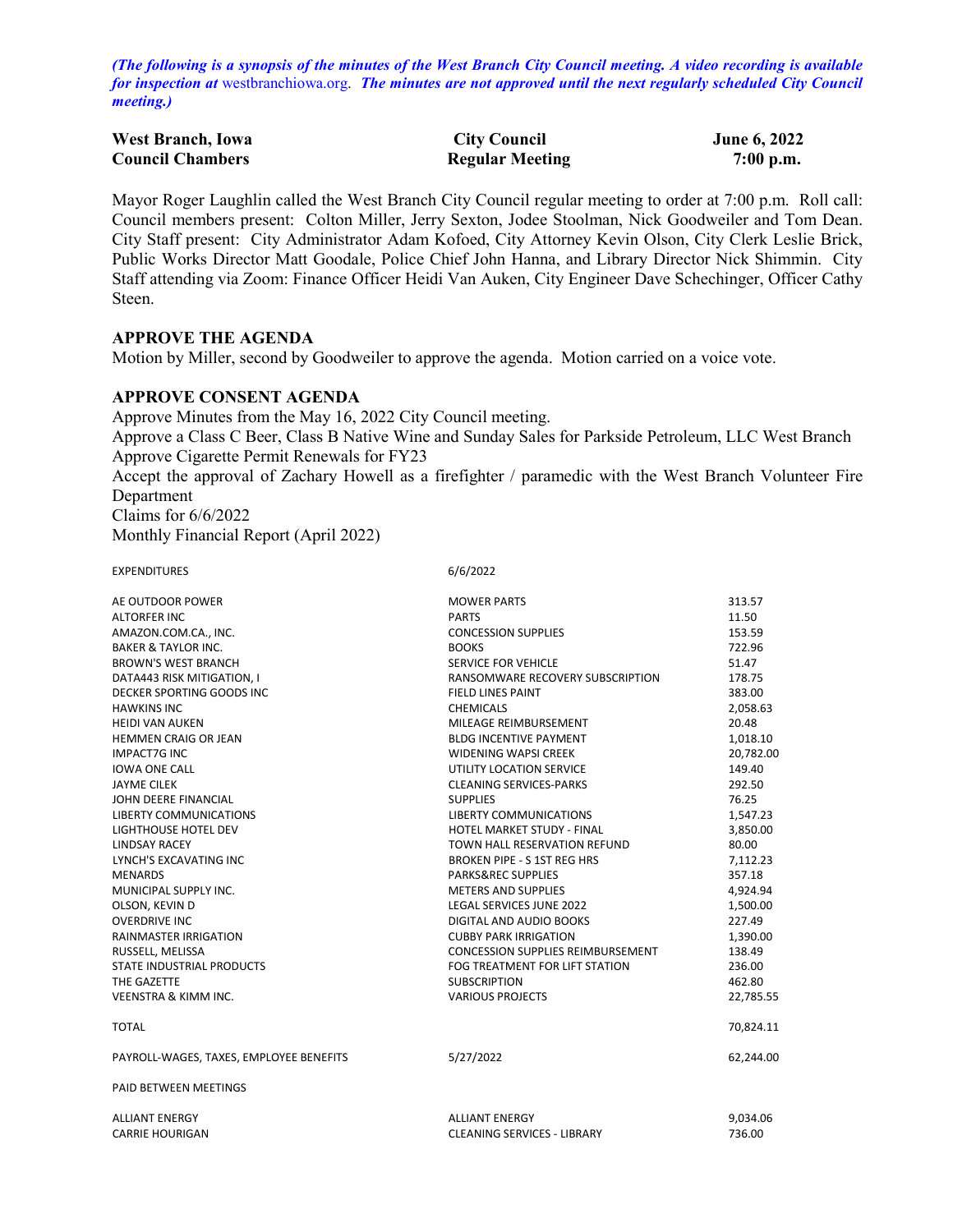| <b>CEDAR COUNTY COOPERATIVE</b><br><b>CULLIGAN WATER TECH</b><br>FASTENAL<br>HEIMAN FIRE EQUIPMENT<br>KIRKWOOD COMM COLLEGE<br>LINN COUNTY REC<br>LRS HOLDING<br><b>MENARDS</b><br><b>OFFICE EXPRESS</b><br>PLUNKETT'S PEST CONTROL<br>UMB BANK<br><b>COLEMAN FENNER</b><br>SASHA KOENIG<br>WAGEWORKS<br>UNUM LIFE INSURANCE COMPANY<br>WELLMARK                            |                                                                                                                                                                                                                | <b>FUEL - FIRE DEPT</b><br><b>WATER SOFTNER SERVICE</b><br><b>BATTERIES</b><br><b>UNIFORMS</b><br>TRAINING COURSE FEES - FIRE DEPT<br><b>STREET LIGHTS</b><br>PORTABLE SERVICE - CEMETERY<br><b>CEMETERY SHED MATERIALS</b><br>OFFICE CHAIRS<br>PEST CONTROL - CITY OFFICE, TOWN HALL<br><b>BOND PAYMENTS</b><br><b>UMPIRE PAY - 8 GAMES</b><br>UMPIRE PAY - 8 GAMES<br><b>EMPLOYEE FLEX PLAN</b><br>LIFE INSURANCE<br><b>HEALTH INSURANCE</b> | 1,538.24<br>78.95<br>125.38<br>325.00<br>147.00<br>207.80<br>100.00<br>3,415.93<br>715.99<br>98.98<br>838,025.00<br>400.00<br>320.00<br>33.17<br>662.64<br>18,968.70 |
|-----------------------------------------------------------------------------------------------------------------------------------------------------------------------------------------------------------------------------------------------------------------------------------------------------------------------------------------------------------------------------|----------------------------------------------------------------------------------------------------------------------------------------------------------------------------------------------------------------|------------------------------------------------------------------------------------------------------------------------------------------------------------------------------------------------------------------------------------------------------------------------------------------------------------------------------------------------------------------------------------------------------------------------------------------------|----------------------------------------------------------------------------------------------------------------------------------------------------------------------|
| <b>TOTAL</b>                                                                                                                                                                                                                                                                                                                                                                |                                                                                                                                                                                                                |                                                                                                                                                                                                                                                                                                                                                                                                                                                | 874,932.84                                                                                                                                                           |
| <b>GRAND TOTAL EXPENDITURES</b>                                                                                                                                                                                                                                                                                                                                             |                                                                                                                                                                                                                |                                                                                                                                                                                                                                                                                                                                                                                                                                                | 1,008,000.95                                                                                                                                                         |
| <b>FUND TOTALS</b><br>001 GENERAL FUND<br>022 CIVIC CENTER<br>031 LIBRARY<br>110 ROAD USE TAX<br>112 TRUST AND AGENCY<br>226 BONDING<br>321 WIDENING WAPSI CREEK<br>324 WW TREATMT FACILITY<br>326 ROUNDABOUT MAIN & CEDAR<br>600 WATER FUND<br>610 SEWER FUND<br>950 BC/BS FLEXIBLE BENEFIT<br><b>GRAND FUND TOTAL</b><br>REVENUE-FISCAL YEAR 2022<br><b>FUND</b><br>APRIL | 47,559.39<br>526.31<br>9,269.42<br>8636.26<br>26178.68<br>838025<br>23,398.00<br>5,670.55<br>12,974.00<br>27,173.00<br>8557.17<br>33.17<br>1,008,000.95                                                        |                                                                                                                                                                                                                                                                                                                                                                                                                                                |                                                                                                                                                                      |
| 001 GENERAL FUND<br>022 CIVIC CENTER<br>031 LIBRARY<br>036 TORT LIABILITY<br>110 ROAD USE TAX<br>112 TRUST & AGENGY<br>119 EMERGENCY TAX FUND<br>121 LOCAL OPTION SALES TAX<br><b>125 TIF</b><br>226 DEBT SERVICE<br>300 CAPITAL IMPROVEMENT RESERVE<br>500 CEMETERY PERPETUAL FUND<br>600 WATER FUND<br>610 SEWER FUND<br>740 STORM WATER UTILITY<br><b>TOTAL</b>          | 515,246.86<br>4,334.63<br>11,923.83<br>16,628.60<br>37,624.20<br>108,180.88<br>14,933.00<br>20,910.73<br>171,573.25<br>119,505.57<br>21,986.75<br>300.00<br>50,405.80<br>69,794.06<br>4,801.50<br>1,168,149.66 |                                                                                                                                                                                                                                                                                                                                                                                                                                                |                                                                                                                                                                      |

Mayor Laughlin asked for an explanation for the Impact 7G payment. Kofoed responded that the expense will be reimbursed by the SRF grant. Dean asked Chief Hanna if any of the businesses asking for tobacco permits had any violations in the last year. Hanna replied that he was not aware of any violations.

Motion by Miller second by Sexton to approve the Consent agenda. AYES: Miller, Sexton, Stoolman, Dean, Goodweiler. NAYS: None. Motion carried.

# **PRESENTATIONS / COMMUNICATIONS / OPEN FORUM – NONE**

# **PUBLIC HEARING / NON-CONSENT AGENDA**

Public Hearing - on proposal to enter into a Sewer Revenue Loan and Disbursement Agreement.

Laughlin opened the public hearing at 7:04 p.m. There were no public comments made at the meeting and no comments were received in writing from the public. Laughlin closed the public hearing at 7:05 p.m.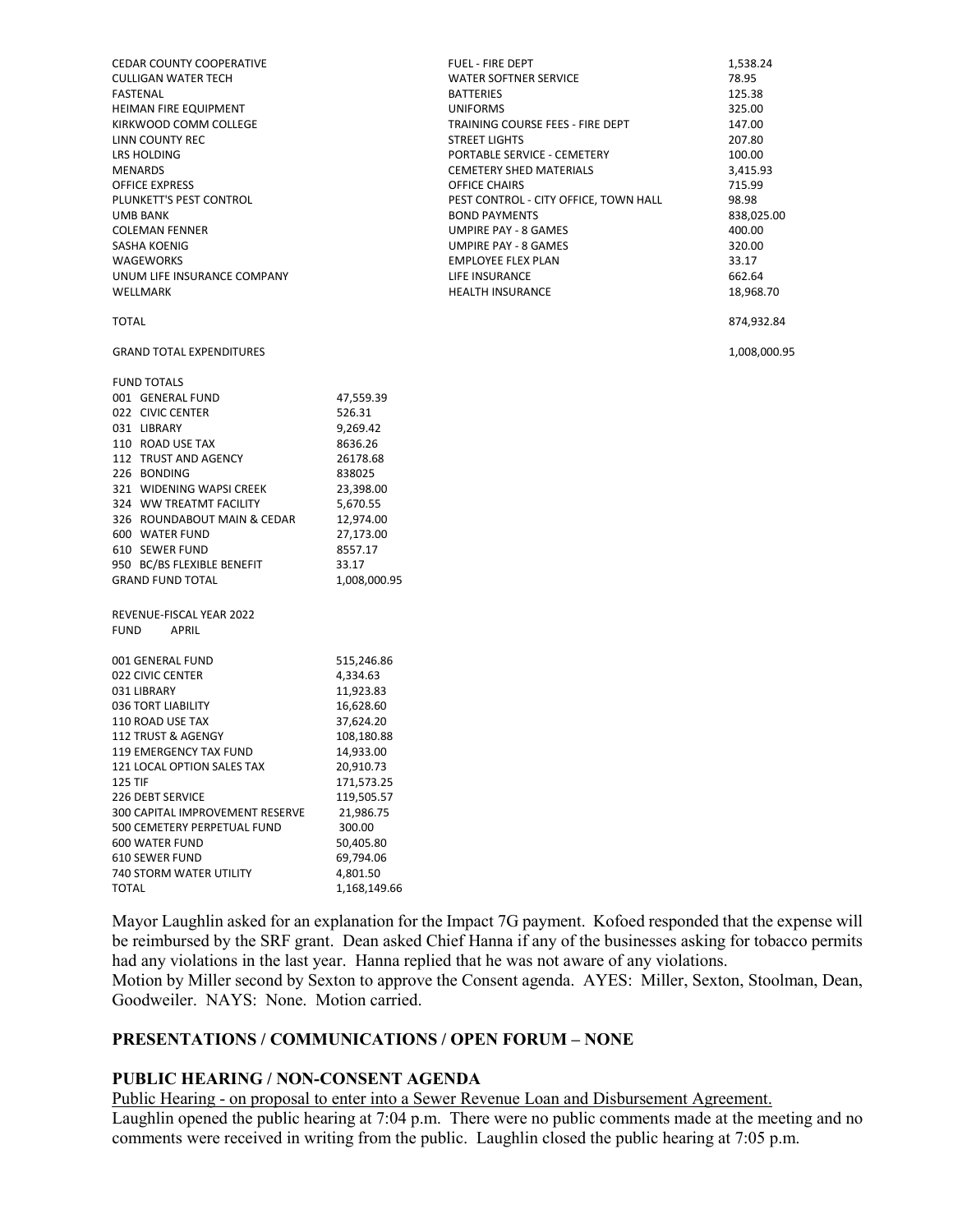Resolution 2022-62 - Authorizing and approving a Loan and Disbursement Agreement and providing for the issuance and securing the payment of \$10,203,000 Sewer Revenue Bonds, Series 2022. Move to action. The Council had no comments.

Motion by Dean, second by Goodweiler to approve Resolution 2022-62. AYES: Dean, Goodweiler, Miller, Stoolman, Sexton. NAYS: None. Motion carried.

Second Reading Ordinance 793 – Amending Chapter 99 "Sewer Service Charges", Section 99.01 "Sewer Service Charges Required". / Move to action.

Kofoed announced that language will be added to the ordinance to increase the sewer rates two (2) percent each year beginning January 2023 for inflation costs.

Motion by Sexton, second by Dean to approve the second reading of Ordinance 793. AYES: Sexton, Dean, Miller, Goodweiler. NAYS: Stoolman. Motion carried.

First Reading Ordinance 794 - Amending Chapter 69 "Parking Regulations". / Move to action.

Hanna introduced the ordinance that will prohibit parking on either side of Cedar-Johnson Road. Hanna said that the road is not suitable for parking unless the road is improved. Kofoed asked for Council support for the police department to start enforcing speed and parking violators on this road. Dean asked Hanna to place the city's speed sign as a warning to driver's before enforcing the speed and parking changes. Kofoed asked the Council to also consider collapsing one or two of the readings of this ordinance due to growing safety concerns on Cedar-Johnson Rd. Laughlin said the Council will approve the first reading tonight and then take up Kofoed's suggestion at the next Council meeting.

Motion by Dean, second by Goodweiler to approve the first reading of Ordinance 794. AYES: Dean, Goodweiler, Sexton, Miller, Stoolman. NAYS: None. Motion carried.

First Reading Ordinance 795 – Creating new Chapter 28 – West Branch Tree Commission. / Move to action. City Administrator Kofoed introduced the new ordinance that will provide guidance and structure for the future tree committee currently being formed. Kofoed said the commission will be an 'advisory' commission to the City Council. The council discussed the new chapter briefly but had no changes to the proposed ordinance at this time.

Motion by Goodweiler, second by Dean to approve the first reading of Ordinance 795. AYES: Goodweiler, Dean, Miller, Sexton, Stoolman. NAYS: None. Motion carried.

Resolution 2022-56 – Adopting certification requirements and certification incentive pay. / Move to action.

The Council discussed the proposed certification requirements for a Grade 3 Operator and questioned if incentive pay should be granted if the city does not have or need a Grade 3 Waste Water Plant. After some additional discussion on the subject, it was decided that an employee should not be penalized for wanting to further their knowledge and training for the job they perform. Goodale added that it is very difficult to get that certification, and currently only one employee has that certification. Goodweiler asked if the salary resolution (next agenda item) included these incentive certifications increases along with the proposed four percent COLA (cost of living adjustment) and Kofoed confirmed that they do. Sexton asked the question, "how are we going to pay for these salaries". Miller reminded him that the Council is who directed the City Administrator to do the salary survey and the Council agreed they would comply with the whatever those results would uncover, even if that meant paying the employees at market rate

Motion by Goodweiler, second by Stoolman to approve Resolution 2022-56. AYES: Goodweiler, Stoolman, Sexton, Miller, Dean. NAYS: None. Motion carried.

Resolution 2022-57 – Hiring a temporary part-time Public Works employee for mowing city property for the City of West Branch, Iowa and setting the salary for the position. / Move to action.

Motion by Miller, second by Goodweiler to approve Resolution 2022-57. AYES: Miller, Goodweiler, Dean, Stoolman, Sexton. NAYS: None. Motion carried.

Resolution 2022-58 –Setting salaries for appointed officials and employees of the City of West Branch, Iowa for FY23. /Move to action.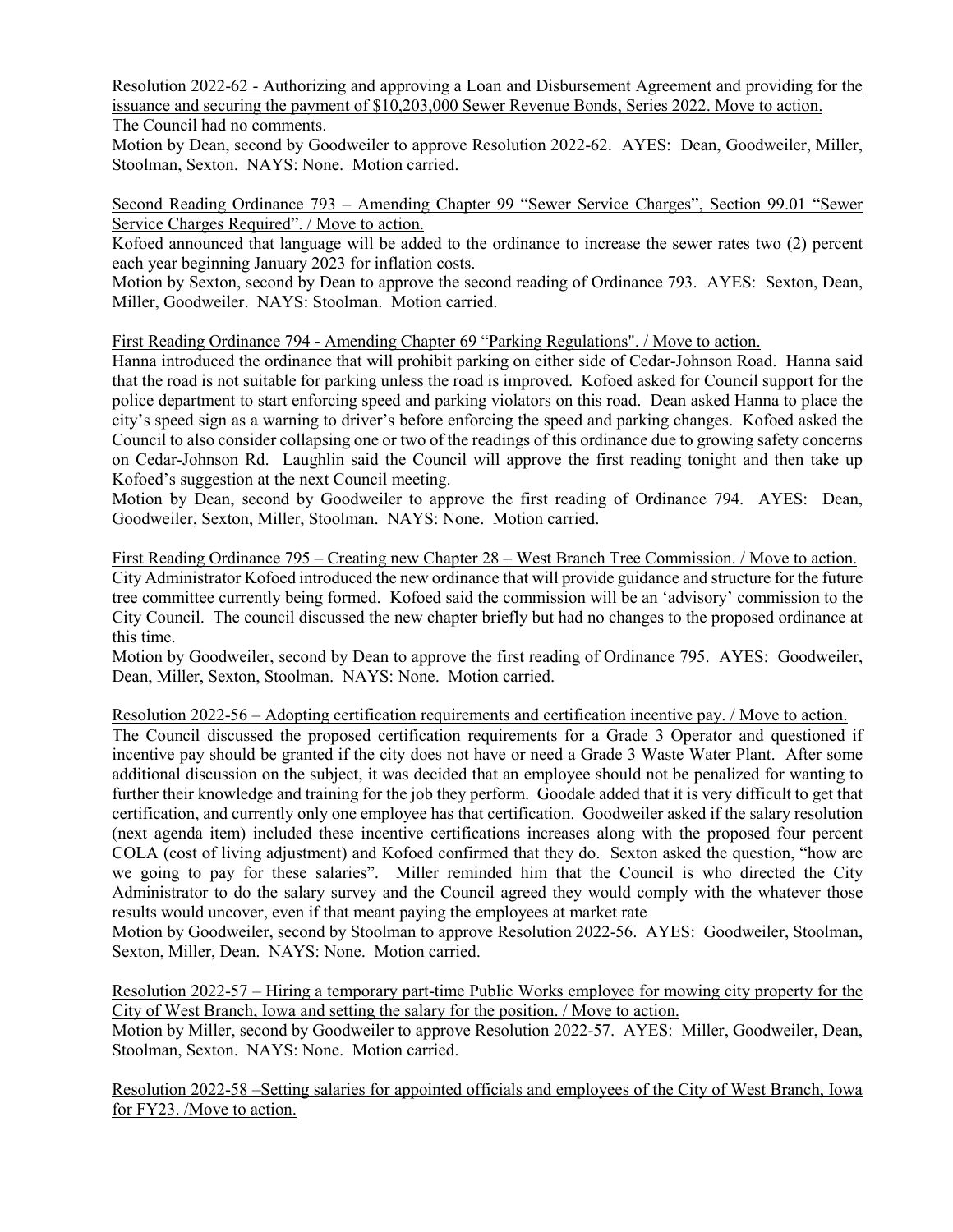Laughlin directed the Clerk to enter \$98,800 for City Administrator Kofoed FY23 salary having completed Kofoed's first performance evaluation. There were no other comments.

Motion by Miller, second by Goodweiler to approve Resolution 2022-58. AYES: Miller, Goodweiler, Stoolman, Dean, Sexton. NAYS: None. Motion carried.

### Resolution 2022-59 – Approving the Site Plan for Lot 1, Parkside Hills-Second Addition, West Branch, Iowa. / Move to action.

Miller commented that the development did not have any erosion socks installed on the property to prevent stormwater run-off and stated that the City 'was dropping the ball for not enforcing". Goodale said that socks were there at one time, but would check again. Sexton asked about parking lot lighting as none was listed on the site plan. Kuene confirmed that lighting will be installed and said he would have the correct site plan resubmitted to the Clerk. Kuene also addressed a recent grass mowing letter received on the undeveloped lots in Parkside Hills and he would like to discuss that matter further with the City Administrator.

Motion by Miller, second by Dean to approve Resolution 2022-59 pending photometrics (parking lot lighting) to be added to the Site Plan. AYES: Miller, Dean, Stoolman, Sexton, Goodweiler. NAYS: None. Motion carried.

### Resolution 2022-60 – Approving the revised Site Plan for Progressive Rehab Associates (Dawson Plaza), Lot 1 of The Meadows, Part 4A. / Move to action.

Laughlin asked the Council if they would require a sidewalk on the south end of the property on West Main Street. The Council discussed and said it didn't make sense to make the developer install a 'sidewalk to nowhere'. Kofoed asked the Council if they were wanting to offer TIF to Progressive Rehab to help pay for the trail as discussed previously with the original Dawson Plaza concept and the Council said 'no'. There were not other comments on this agenda item. Representatives for the project were not present for this meeting. Motion by Dean, second by Miller to approve Resolution 2022-60. AYES: Dean, Miller, Sexton, Stoolman, Goodweiler. NAYS: None. Motion carried.

# Resolution 2022-61 – Approving a Subdivider's Agreement with The Meadows Inc. for The Meadows Part 5. / Move to action.

This item was tabled because the agreement had not been received by the Clerk prior to agenda being published.

## Discussion - Direction regarding capital improvement plan

Kofoed asked the Council for direction in moving forward with the planning on the Eastside Water Main Project. Kofoed proposals included doing the project in one or two phases and raising taxes to accomplish the needed upgrades. Kofoed said improving the east side infrastructure could spur development on that side of town, and without it, no growth could happen. Stoolman stated her opinion was to do it all at once so that a future council can't stop the project. Miller agreed and said the project wouldn't get any cheaper by doing it in two phases and said he was not excited about raising taxes. Goodweiler and Sexton didn't disagree with Stoolman and Miller and Dean said he was committed to the project. Sexton pondered how the city would pay for future city projects such as fixing Main Street, which is definitely something that will need to be done in the future. Kofoed said he is still in discussions with the city's financial advisor and provide more information as he receives it.

#### Discussion - Review draft temporary land use agreement with Bockenstedt for brush pile drop off site

Kofoed asked the Council on how much public access should be allowed for the temporary brush pile since the property owner is discouraging unmonitored public access for liability reasons. Kofoed said the city office receives frequent requests for access to the brush pile from residents and informed them that recently, someone (illegally) dumped two truckloads of trees and brush at the city cemetery. Kofoed said he is advocating public access to help alleviate some of the issues that are occurring. Miller suggested that the city use the Bockenstedt site for their weekly pick-ups and special large loads, but allow residents access to the temporary site the city is using at the south water tower. Goodale said he will move forward with whatever the Council feels is the best option. Kofoed said he will circle back with Goodale and the property owner and come up with a plan to move forward.